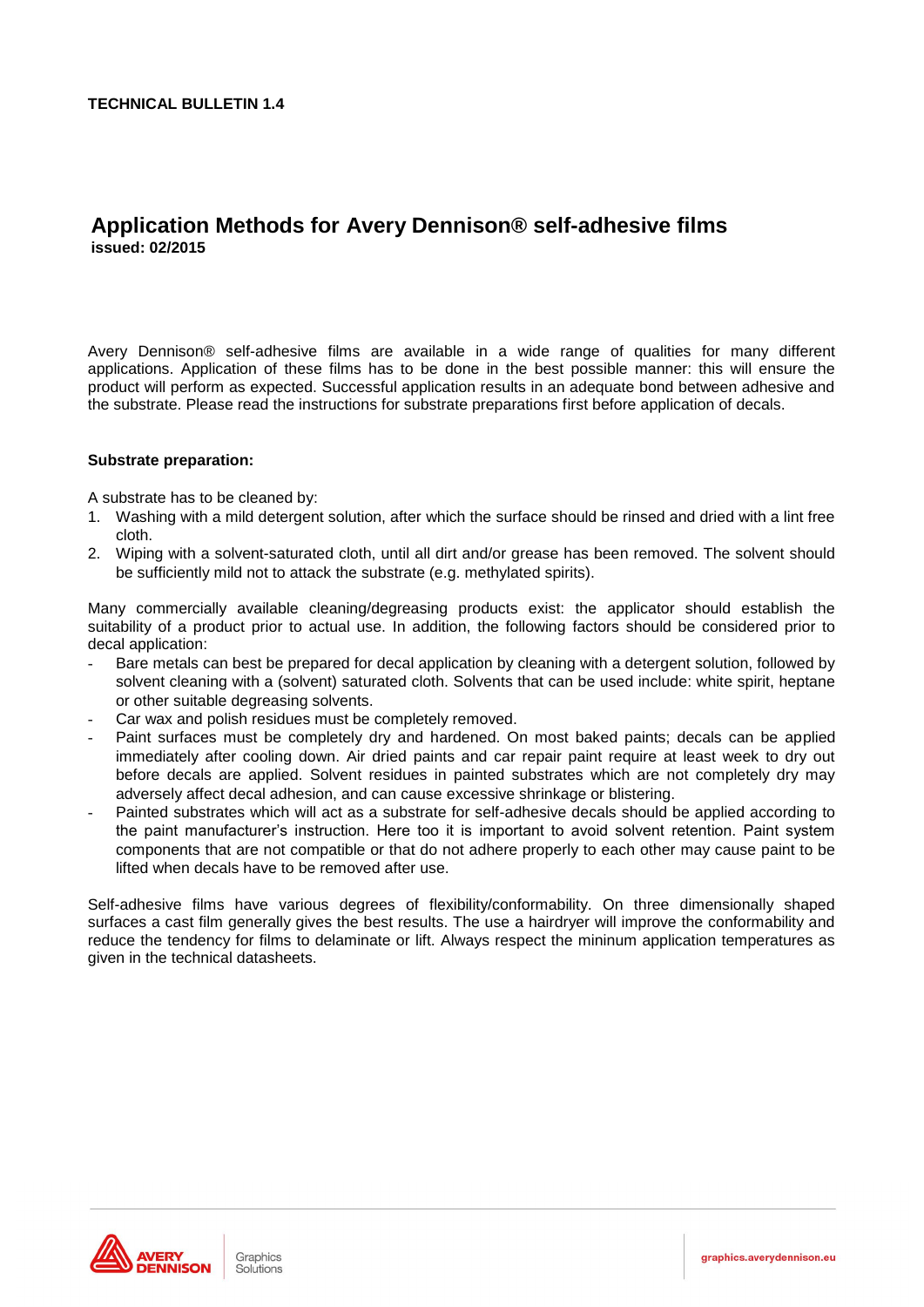#### **Small size decals**

Place the decal upside down on a flat surface. Remove the liner along one edge for 2-3 cm and fold it backwards as shown in the drawing. The result is an edge of 2-3 cm exposed adhesive.

Position the decal that is still covered with liner on the application surface. Once it is in the right position, the exposed edge is pressed to the surface, starting at the middle of the edge, working your way up and down. Do not

allow pleats or bubbles to be formed.







Check if all edges have been applied properly and resqueegee them if necessary. Bubbles can be punched with a needle and the air can be removed by pushing it through the hole, starting at the edges of the bubble.

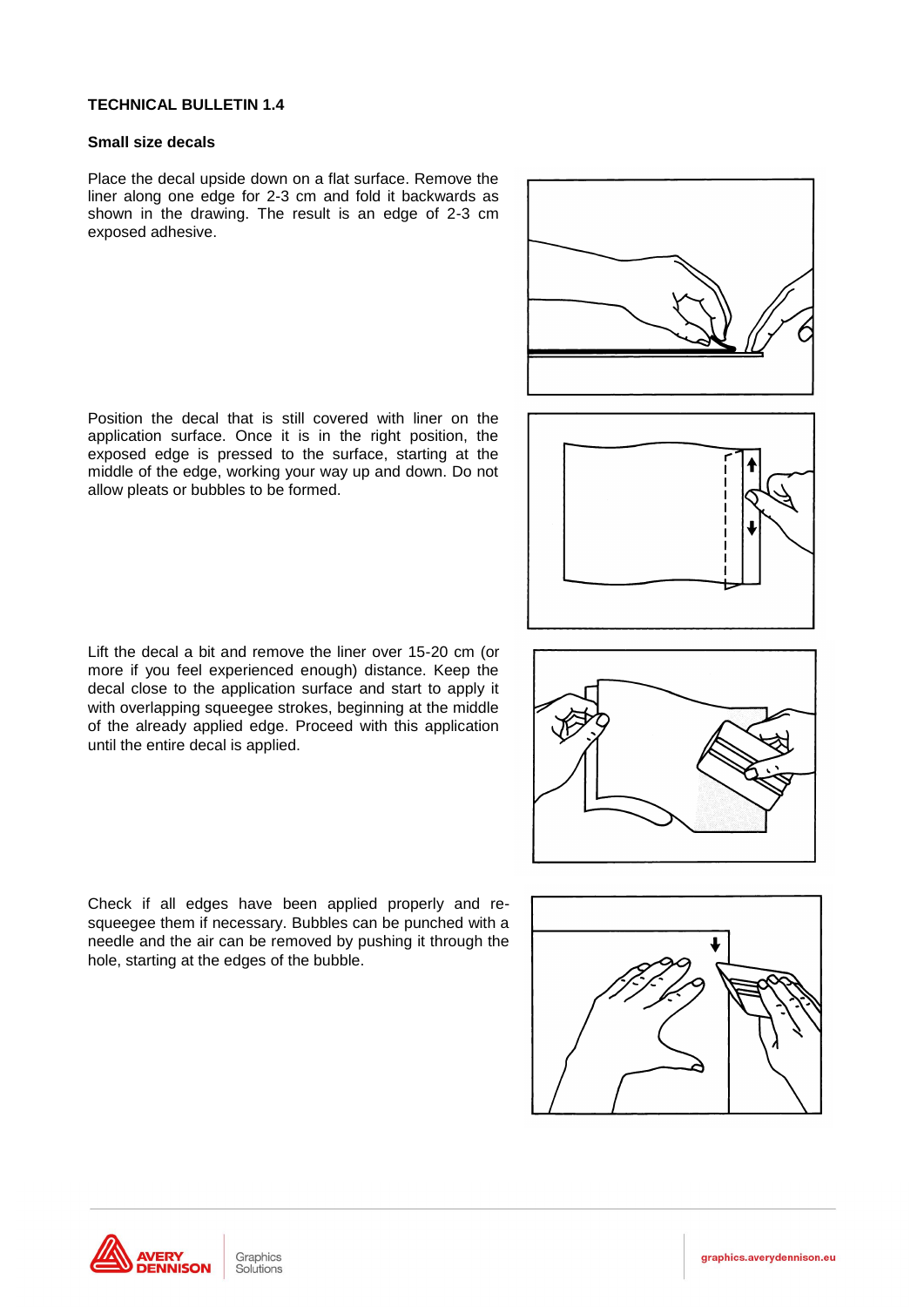#### **Medium size decals**

Apply reference marks on the application surface so that the position of the decal to be applied can easily be identified. Masking tape or easily erasable markers will generally do this job.

Place the decal upside down on a flat surface. Remove the liner along one edge for 2-3 cm and fold it backwards as shown in the drawing. The result is an edge of 2-3 cm exposed adhesive.



Take the decal up close to the exposed edge and position the decal on the application surface, making sure it lines up with the reference marks.







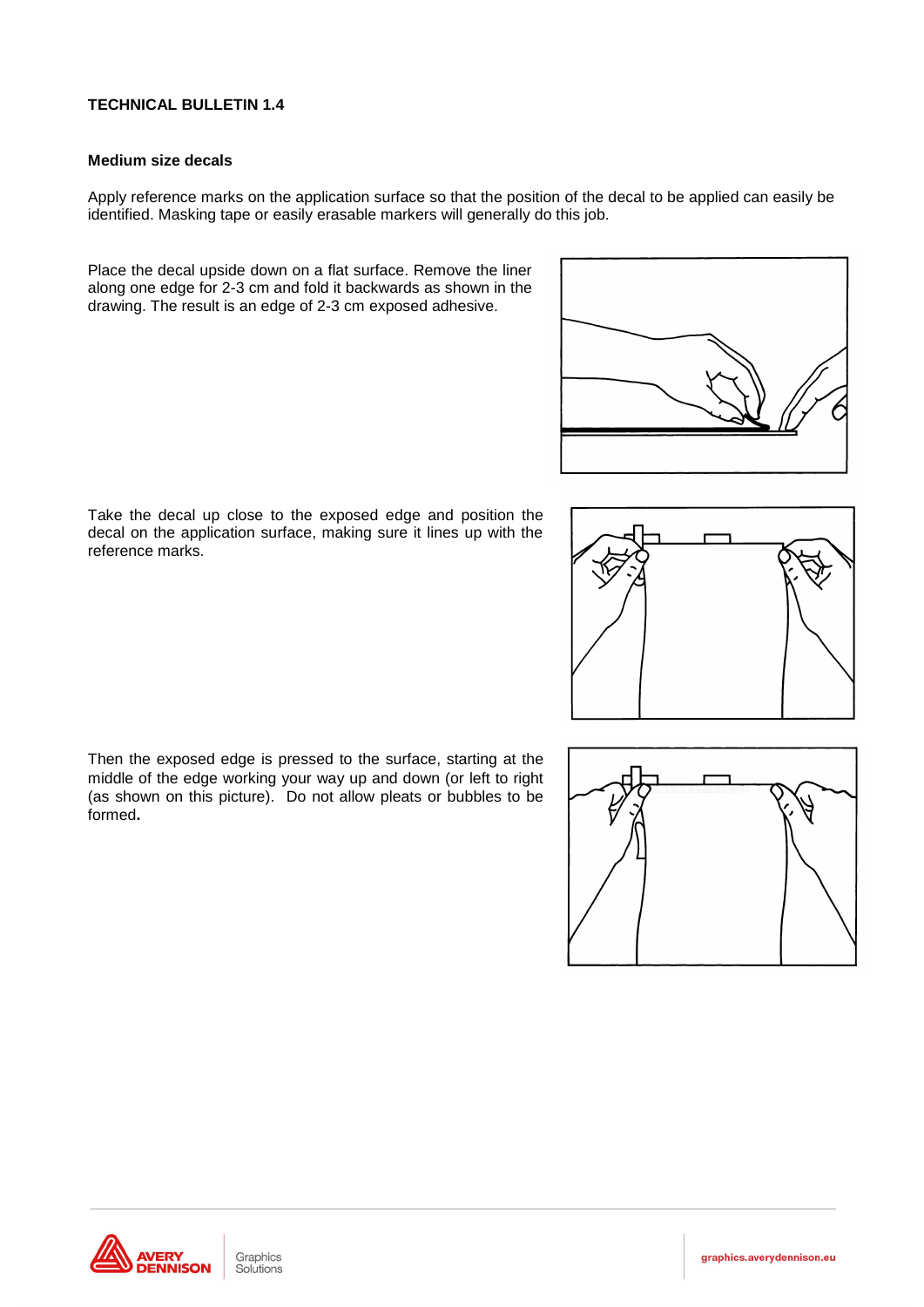Lift the decal a bit and remove the liner over 15-20 cm (or more, if you feel experienced enough) distance. Keep the decal close to the application surface and start to apply it with overlapping squeegee strokes, beginning at the middle of the already applied edge. Proceed with this application until the entire decal is applied.

Check if all edges have been applied properly and re-squeegee them if necessary. Bubbles can be punched with a needle and the air can be removed by pushing it through the hole, starting at the edges of the bubble.

# **Large size decals**

Position the decal, which liner is still present, to the application surface and fix it on the top edge with small strips of masking tape. Make sure that indeed the position is correct.

Apply a strip of masking tape over the full length of the edge, either on the right or on the left side of the decal. This strip should hold the decal in the correct position if the positioning masking tape strips are removed. If necessary, apply an extra strip of masking tape, overlapping the first one for some 50 %.



Graphics Solutions







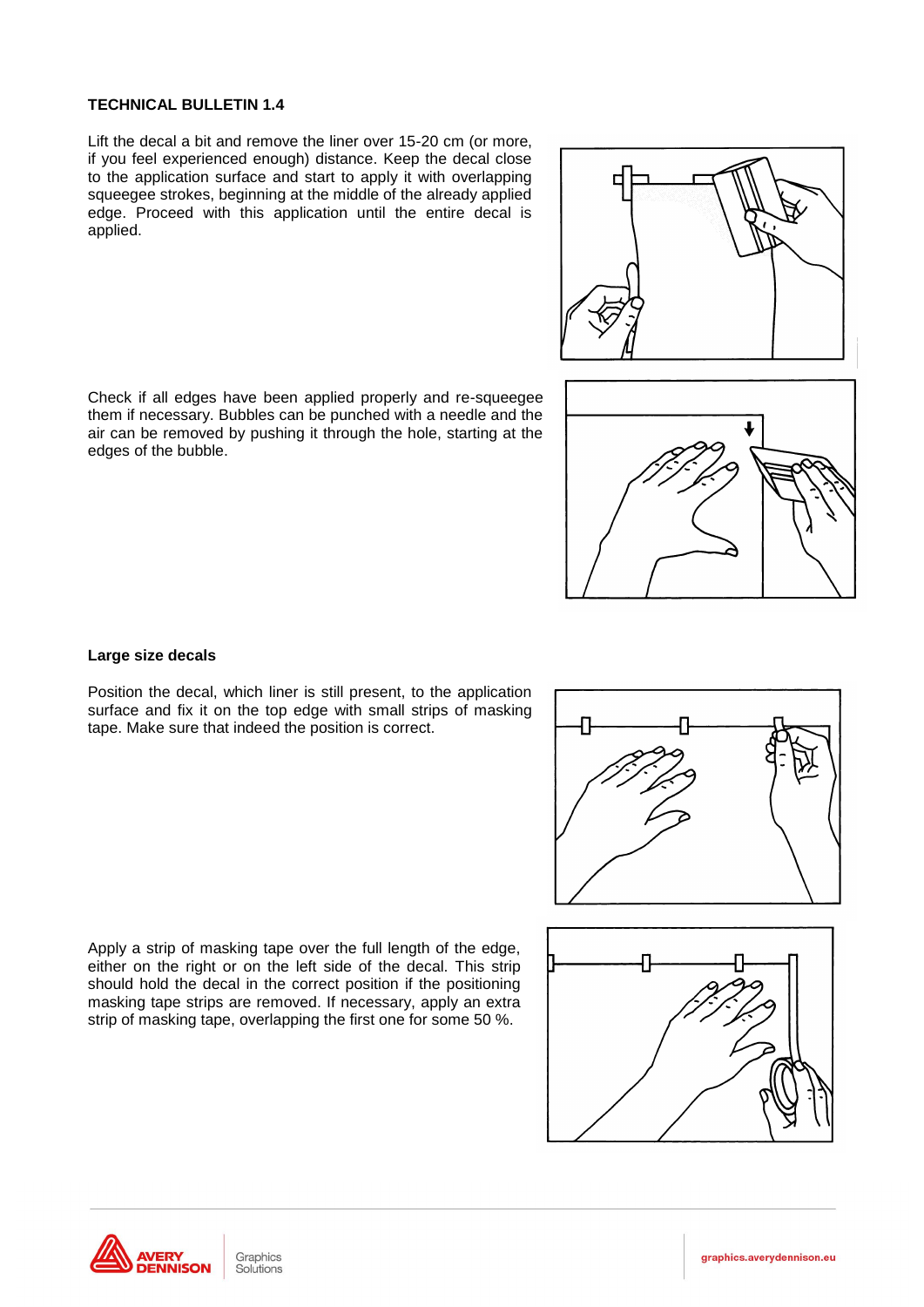Remove the positioning strips from the top edge. Flip the decal over at the now formed hinge, and remove the liner over a 20-30 cm wide area parallel to the hinge. Fold the liner slightly so that the adhesive remains exposed.

Flip the decal over and start to apply it at the hinge, making use of a hard plastic squeegee Apply with overlapping squeegee strokes, from the middle of the hinge to the top and bottom decal edges.

Proceed with application step by step, removing liner and applying the decal alternatively until the entire decal has been applied. Then remove the hinge and check and resqueegee all decal edges.

Graphics

Solutions





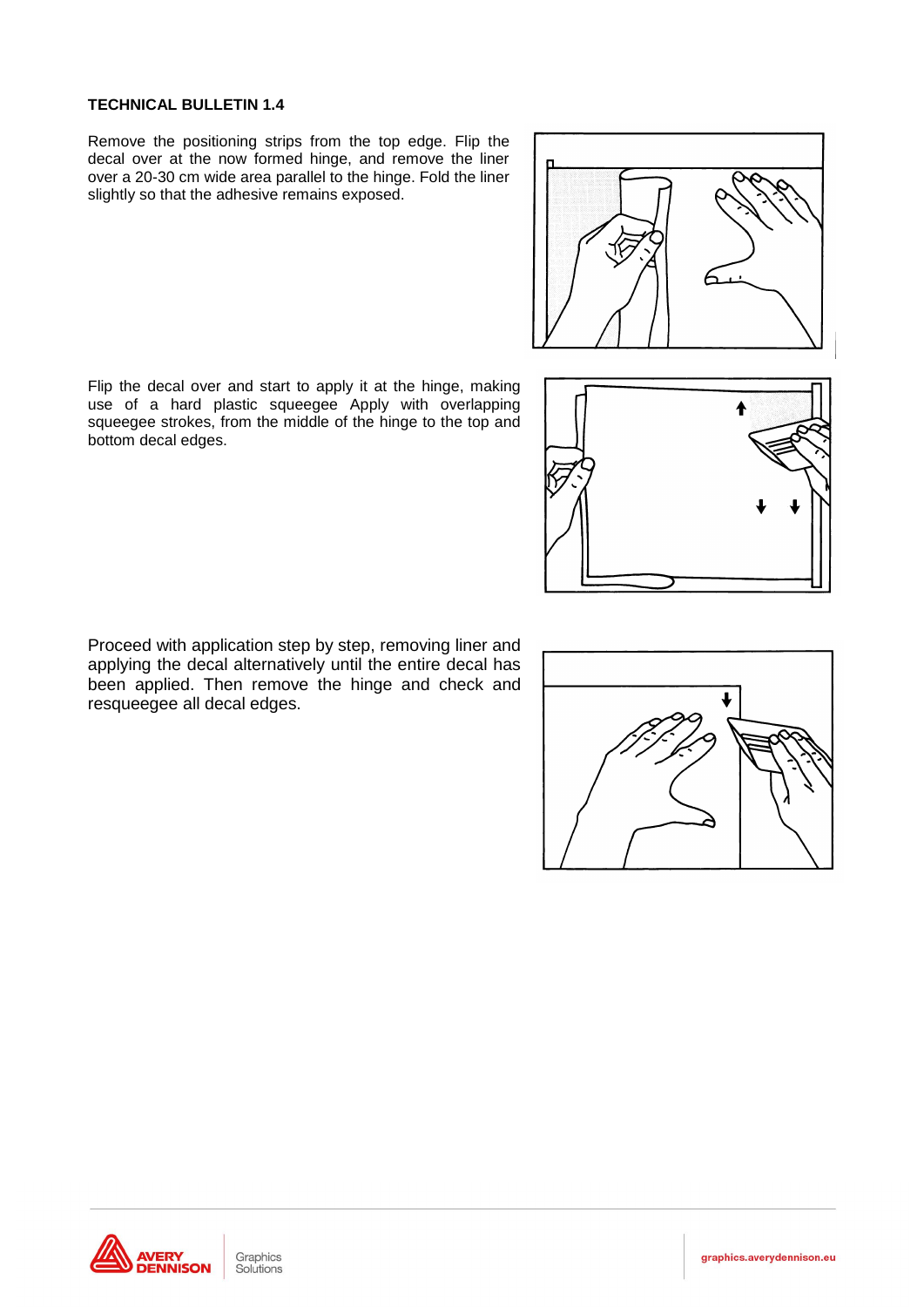# **Application of plotter cut texts and logos**

Texts and logos that are cut on a plotter or by kiss die cutting should always be applied with the help of application tape. Application tape is laminated over the graphics and serves as a means of transport and it keeps the graphic in the right shape during the application. Generally, the application method for these graphics do not differ very much of the one for printed graphics. Depending on the size of the graphic, one can make use of a hinge.

Fix the entire graphic, including liner and application tape, with strips of masking tape in the correct position and apply a horizontal or vertical hinge.

Flip the graphic back on the hinge and remove the liner partially, or if size allows entirely. Prevent the graphic to stick prior to application.

Without touching the adhesive of the graphic, apply it to the surface with a hard plastic squeegee with overlapping strokes. Proceed with application from the hinge to the other end of the decal.







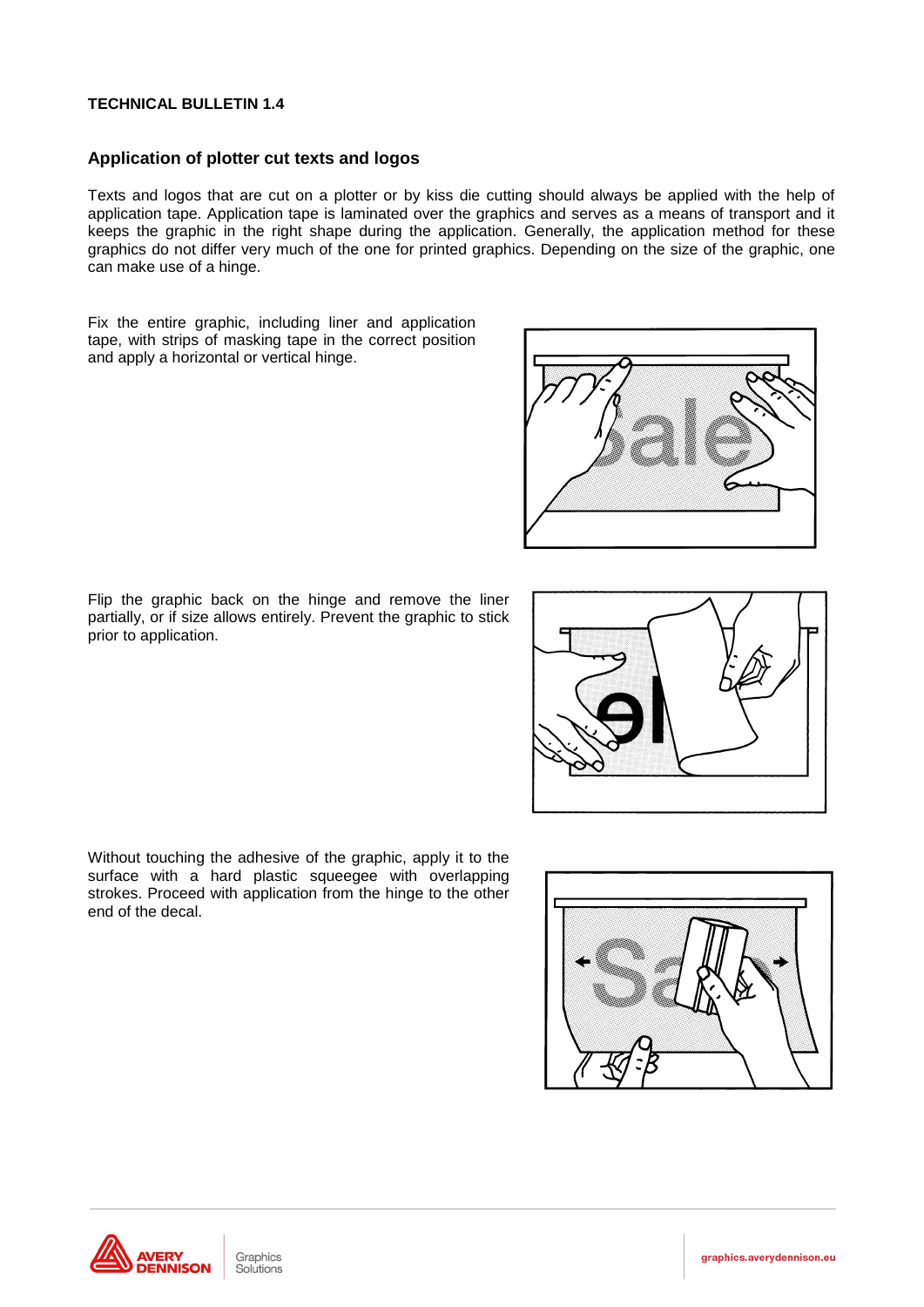Remove the application tape at an angle of close to 180°. Preferably this should be done a few minutes. After the graphic has been applied as this may prevent air bubbles to appear. Check and resqueegee all edges of the graphic.



# **Application to riveted surfaces**.

Only use cast films riveted surfaces. Printed or cut graphics made of cast films should always be applied with application tape overlaminate. This will keep the graphic in the right size as cast films are conformable and hence, easy to stretch.

Fix the emblem in the correct position by means of a masking tape hinge: the decals edge should not cross a rivet. See also instructions above.



Flip the decal over the hinge and partially remove some liner, beginning at the hinge. Do not remove all liner to prevent presticking.



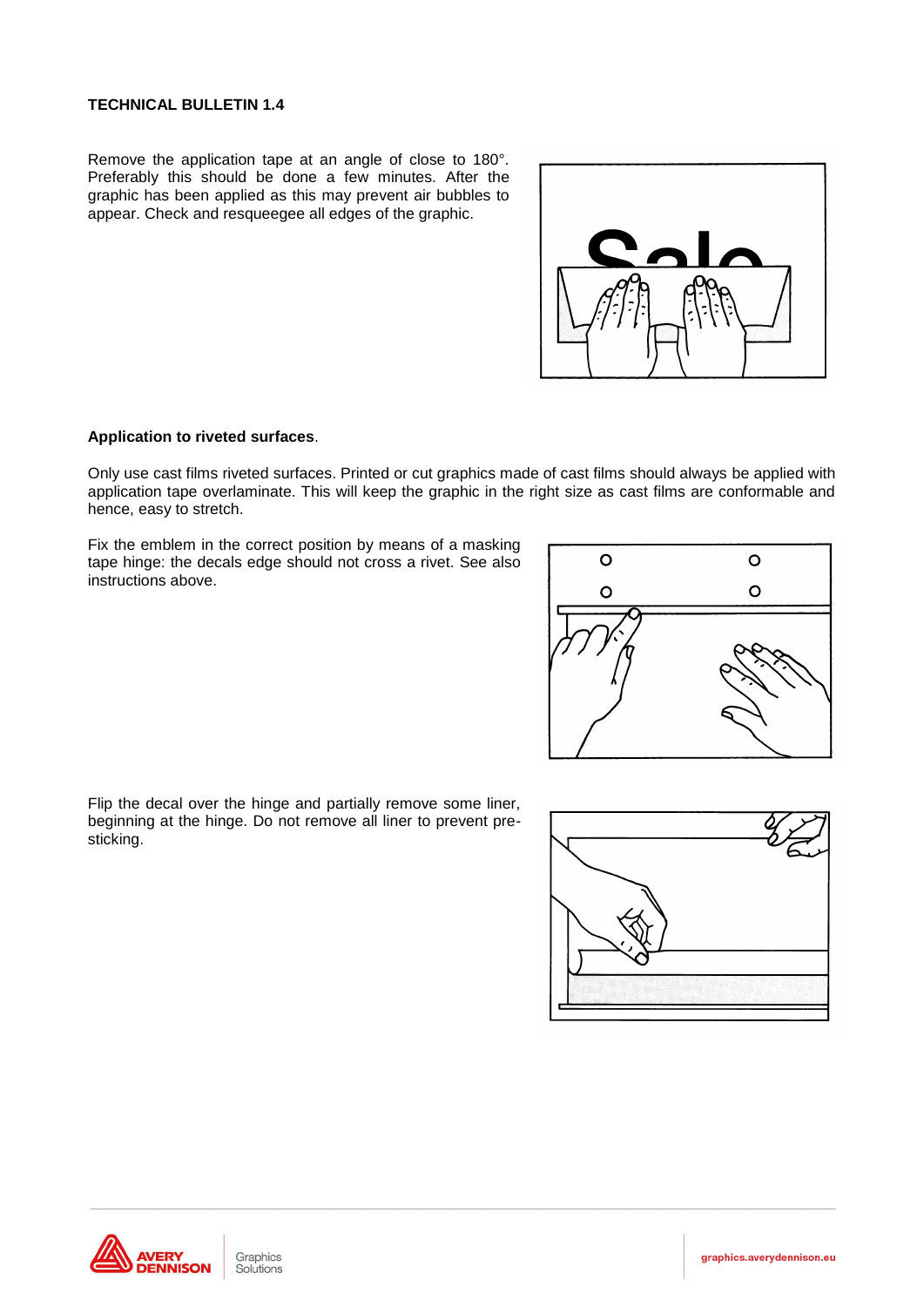As with large decals, start application from the hinge towards the lower edge of the decal, whereby it is important to work from the centre to the edges. When you reach a rivet, push the film towards the rivet head with the squeegee and apply the decal leaving an air "bubble" around the rivet. Maintain sufficient tension in the decal to prevent pleats around the rivets.

Once the entire decal has been applied and with the application tape still in place, punch with a needle some 4-5 holes around the rivet and proceed to apply the film with a squeegee. Once finished, remove all application tape.

Push as much air out as possible and heat the film around each individual rivet with a hairdryer until the film softens. (Do not overheat !!). Push the film down with a squeegee or with your thumb for as close as possible to the rivet edge.

Then "mould" the film around the rivet head by means of a brush, using circular strokes. This will fix the film to the rivet edges. Application can be completed with a hard squeegee. After application, check and resqueegee all edges of the graphic applied.







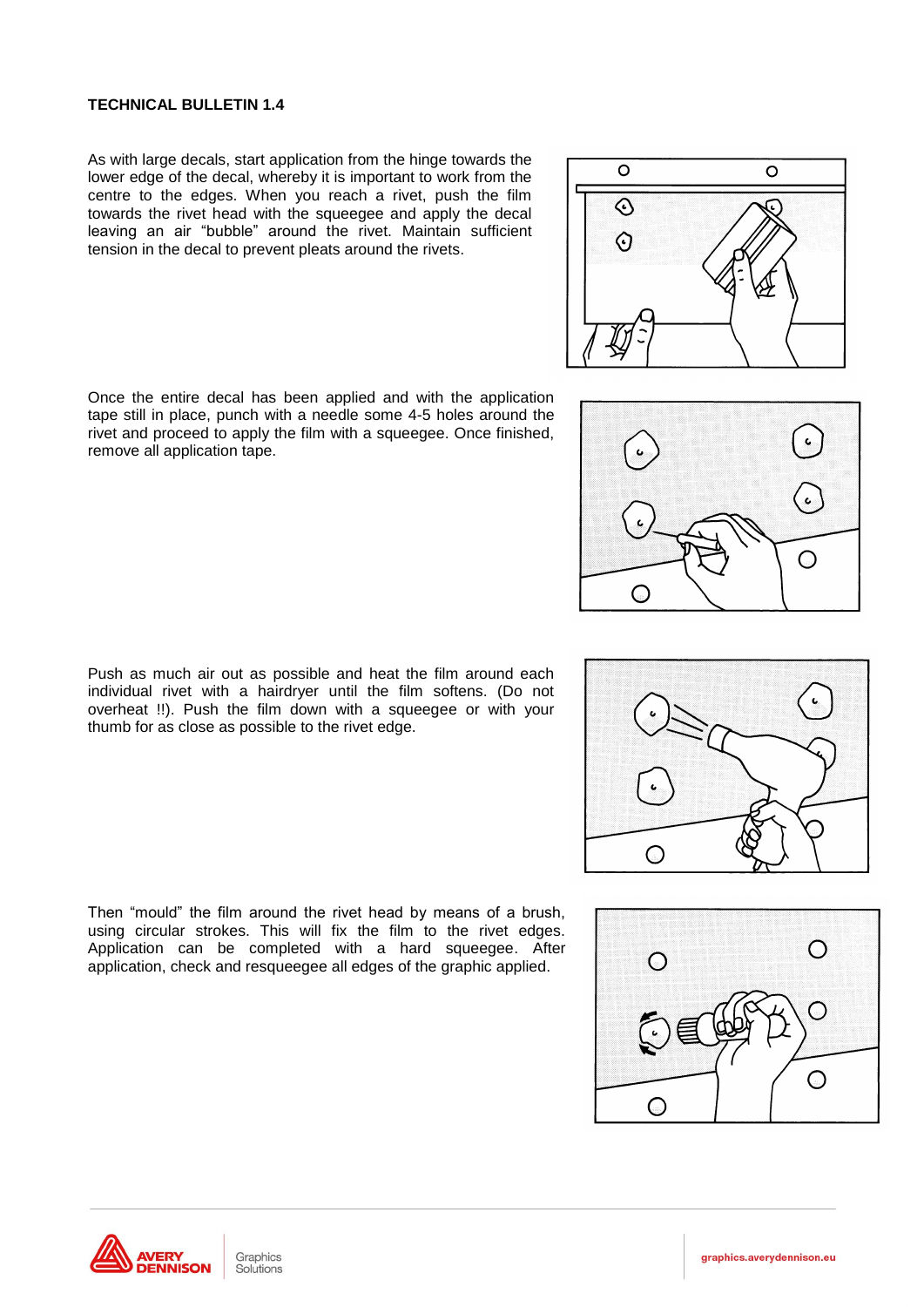#### **Application to corrugated surfaces**

Position the decal to the application surface with a masking tape that can serve as a hinge. (see also previous instructions). Ensure that the hinge is in a flat section of the surface. Only remove a small area of liner to prevent presticking.



Application to this type of surface has to be done systematically: section by section should be covered with film as shown on the picture. Deviation from this application sequence may result in pleats that are impossible or difficult to get rid of.



As with large size decals, start the application at the hinge (but section by section !), and apply the film from the centre to the graphics edges. This will limit the occurrence of pleats.